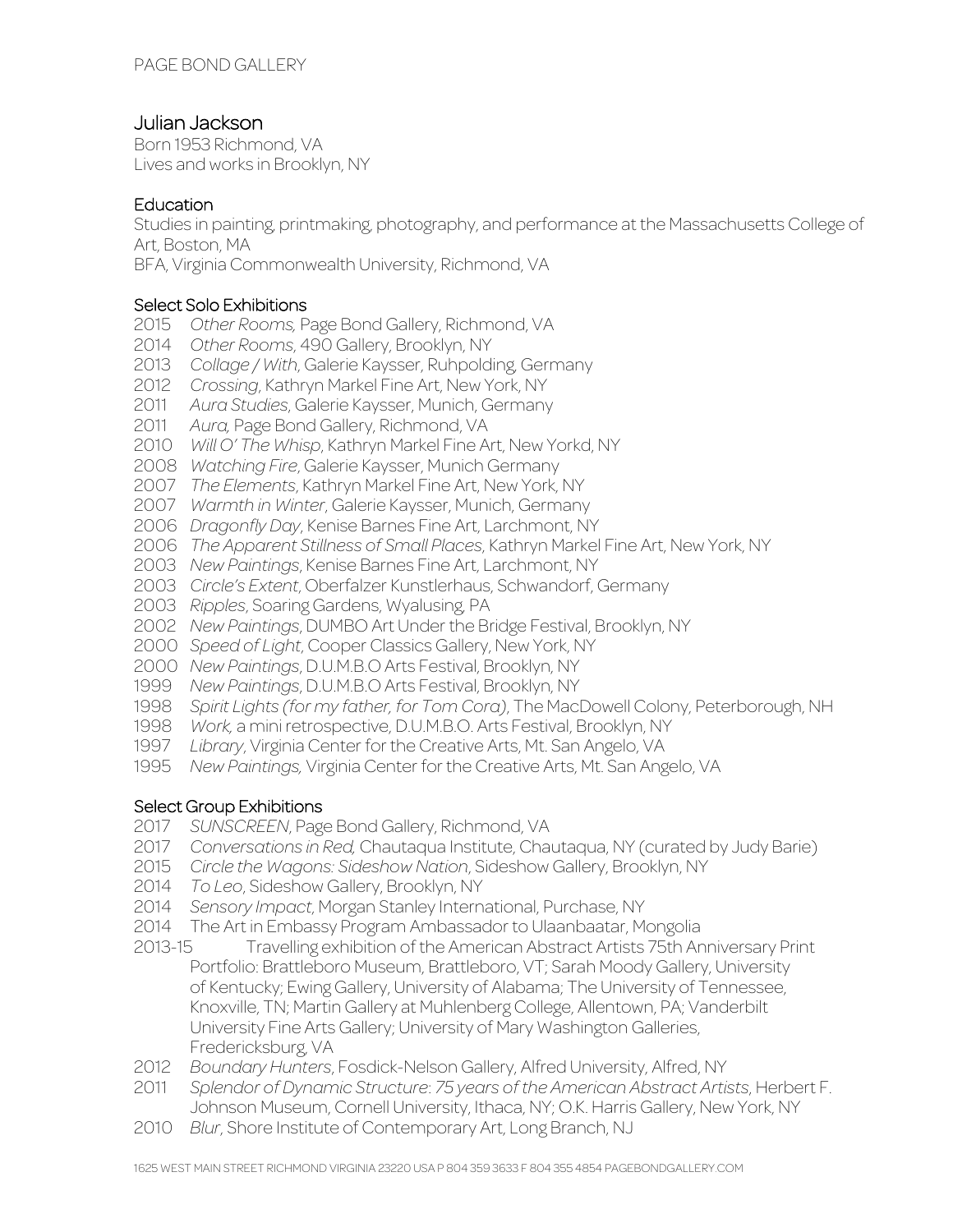- *Exposure*, Karan Ruhlen Gallery, Sante Fe, NM
- *Summer*, Page Bond Gallery, Richmond VA
- *BAMart Benefit*, Brooklyn Academy of Music, Brooklyn, NY
- *American Abstract Artists International*, Bau Institute, The Aragonese Castle of Otranto, **Italy**
- *Summer in the Hamptons*, Kathryn Markel Fine Arts, Bridgehampton, NY
- *Berlin—New York*: *4 Positions in Contemporary Painting*, Galerie Parterre, Berlin, Germany
- *Color Exchange Berlin—New York*, Metaphor Contemporary Art, Brooklyn, NY
- *Partners in Art and Life*, Brooklyn Public Library Central at Grand Army Plaza, Brooklyn, NY
- *Kuf-Mold 3*, A-Locatie, Oud Chamois, Rotterdam, Netherlands
- *Internationale Kunst*, Galerie Kaysser, Schloss Ruhpolding, Germany
- *3.Lagerschau*, Galerie Kaysser, Munich, Germany
- *BAMart Benefit*, Brooklyn Academy of Music, Brooklyn, NY
- Aqua Art Fair Miami with Kathryn Markel Fine Arts, Miami, FL
- Co-Organizer: ARTOBAMA benefit featuring work by 120 artists, Brooklyn, NY
- American Abstract Artists Annual, The Painting Center, New York, NY
- *Conversations in Paint*, Jeanie Tengelsen Gallery, Dix Hills, NY
- *Kuf/Mold 2*, Jan Kolle Gallery, Ghent, Belgium
- *Treasure Chest*, Metaphor Contemporary Art, Brooklyn, NY
- *Summer*, Kathryn Markel Fine Art, New York, NY
- *4. Berliner Kunst*, with Galerie Kaysser, Berlin Germany (catalog)
- *Tease*, Galerie Kaysser, Cologne, Germany (catalog)
- *Kuf/Mold*, curated by Suzan Batu and Bill Doherty, Grand Bazaar Gallery in the Old Bedesten, in conjuction with the Istanbul Biennial, Istanbul, Turkey (catalog)
- *BAMart Benefit*, Brooklyn Academy of Music, Brooklyn, NY
- *Continuum 70, American Abstract Artists*, St. Peter's College, Jersey City, NJ
- Red Dot Miami with Kathryn Markel Fine Arts, Miami, FL
- *Valentine*, AG Gallery, Brooklyn, NY
- *Through the Looking Glass*, Haus der Kunst. Munich, Germany
- *Scope Hamptons*, Metaphor Contemporary Art, East Hampton, NY
- *Beautiful Pictures*, Galerie Kaysser, Munich, Germany
- *A Thing of Beauty is a Joy Foreve*, Kenise Barnes Fine Art, Larchmont, NY
- Bridge Miami with metaphor contemporary art, Miami, FL
- *Color Theory*, Schweinfurth Memorial Art Center, Auburn, NY
- *Pure Paint*, Henry Greg Gallery, Brooklyn, NY
- *Ideal: Selections from Abstract American Artists*, metaphor contemporary art, Brooklyn, NY
- *Optical Stimulations*, Yellowbird Art Space, Newburgh, NY
- AAF Contemporary Art Fair with Kenise Barnes Fine Art, Hudson Piers, New York, NY
- *Balancing Act*, Abrons Art Center, Henry Street Settlement, New York, NY
- AAF Contemporary Art Fair with Kenise Barnes Fine Art, Hudson Piers, New York, NY
- *Nature Abstracted*, The Painting Center, New York, NY
- *Pierogi A Go-Go*, tenth anniversary pinewood derby, Pierogi, Brooklyn, NY
- Kentler Benefit, Kentler International Drawing Center, Brooklyn, NY
- DUMBO Art Center Benefit, Dumbo Art Center, Brooklyn, NY
- *Abstract New York*, Klein Gallery, Philadelphia, PA
- *Estate 2003, from the Narrative to the Minimal*, Holzpavilion, Mirabellgarten, Salzburg, Austria
- Safir International, Triest, Italy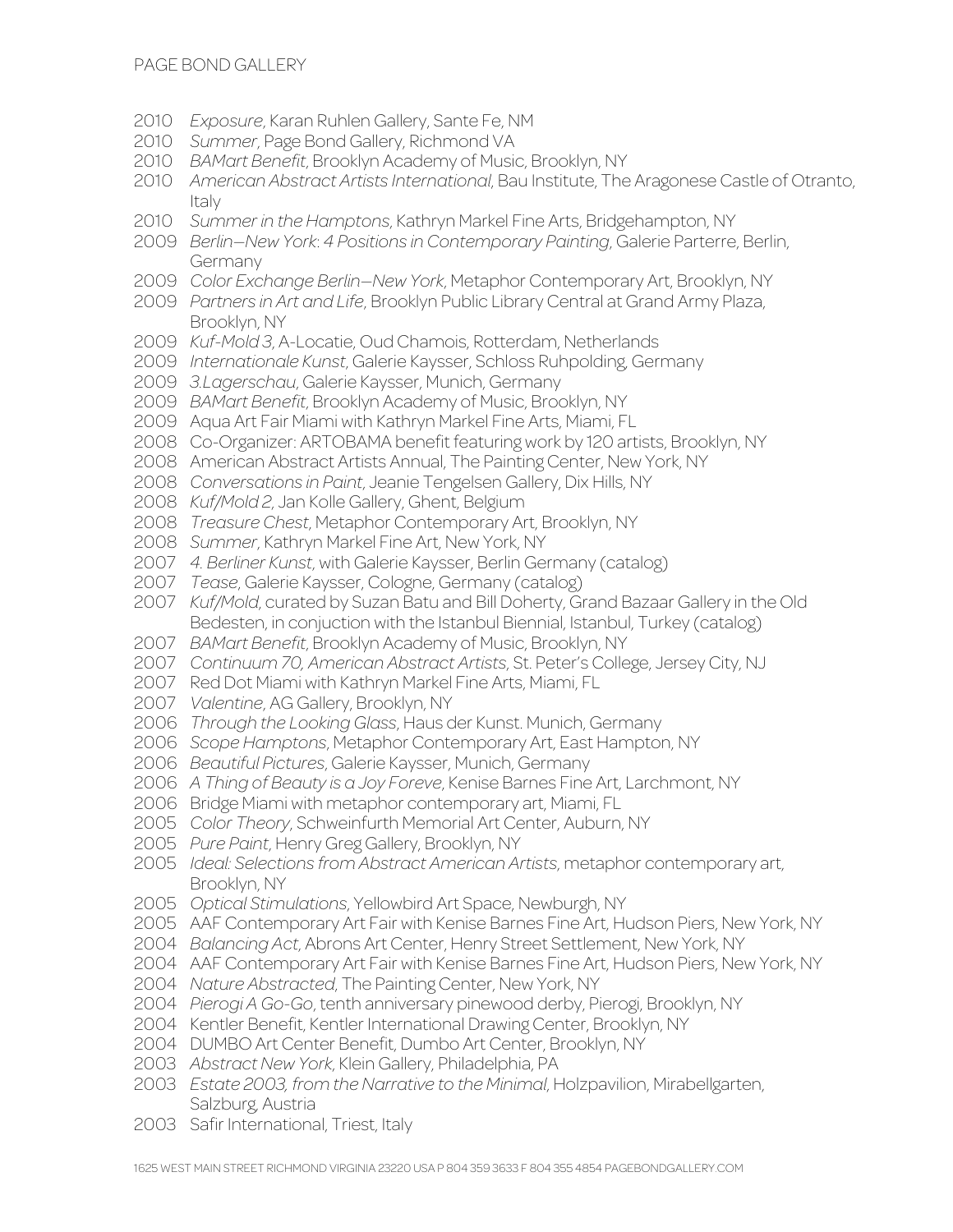- Kentler Benefit, Kentler International Drawing Center, Brooklyn, NY
- *Paper 2003*, Metaphor Contemporary Art, Brooklyn, NY
- *+Life*, M% Gallery, Cleveland, Ohio
- *Less Than One*, Kenise Barnes Fine Art, Larchmont, NY
- *Beauty*, Exhibit A, New York, NY
- *Mutations*, Mastel+Mastel Gallery, Brooklyn, NY
- *American Abstract Artists*, Martin Art Gallery, Muhlenberg College, Allentown, PA
- *Rearranged*, Barbara Greene Fine Art, New York, NY
- *On the Waterfront*, curated by Frantiska & Tim Gilman-Sevcik, Flash Art, Borough Hall, Brooklyn, NY
- *Pier Show 10*, Brooklyn Waterfront Artists Coalition, Brooklyn, NY
- *Works on Paper*, Kentler International Drawing Center, Brooklyn, NY
- Affordable Art Fair with Kenise Barnes Fine Art, New York, NY
- *Aqua Marine*, Kenise Barnes Fine Art, Larchmont, NY
- *Color Aid*, Metaphor Contemporary Art, Brooklyn, NY
- *New Paintings*, DUMBO Arts Festival, Brooklyn, NY
- *Pier Show 9*, Brooklyn Waterfront Artists Coalition, Brooklyn, NY
- *Nature Revisited*, Kenise Barnes Fine Art, Larchmont, NY
- *Works on Paper*, Kentler International Drawing Center, Brooklyn, NY
- *National Small Works Exhibition*, Selected by David Bietzel, Schoharie County Arts Council
- *Spectra*, Virginia Center for the Creative Arts, Amherst, VA
- *The Spirital In Art*, Islip Art Museum, East Islip, NY
- Paintings prominently featured in Chaikin Films production" Big Eden," Berlin
- Film Festival, U.S. Premiere LA Independent Film Festival, NY New Film Festival
- Inaugural Exhibition; ArtAdvocate.com, New York, NY
- Spring studio tour sponsored by DUMBO Direct, Brooklyn, NY
- *Pier Show 8*, Brooklyn Waterfront Artists Coalition, Brooklyn, NY
- *Small Works on Paper*, Kentler International Drawing Space, Brooklyn, NY
- *New Paintings*, DUMBO Arts Festival, Brooklyn, NY
- Burn Center Foundation Benefit, Fire Museum, New York, NY
- *Outer Boroughs*, White Columns, New York, NY
- *Four Painters*, Virginia Center for the Creative Arts, Amherst, VA
- Paintings featured in Universal Pictures production "The Best Man"
- *New Paintings*, DUMBO Arts Festival, Brooklyn, NY
- *Pier Show 5*, Brooklyn Waterfront Artists Coalition, Brooklyn, NY
- Atrium Gallery, New York Methodist Hospital, Brooklyn, NY
- Kentler International Drawing Space, Brooklyn, NY
- Park Slope Open Studio Tour, Brooklyn, NY
- Set Design for "B/side" a film by Abigail Child (Included in the Whitney Biennial)
- *Global Fax*, mail art exhibition, Memphis College of Art, Memphis, TN
- O.I.A. Salon, Organization for Independent Artists, New York, NY
- *Art Around the Park* mural project, Tompkins Square Park, New York, NY
- O.I.A. Salon, Organization for Independent Artists, New York, NY
- *Ornamental Abstraction*, SOHO Center for Visual Arts, New York, NY
- *Faith in the fin de Siecle*, MMC Gallery, New York, NY

# Selected Bibliography

- 2014 Catalog: "Sensory Impact", *American Abstract Artists*, essay by Stephen Maine,
- Review: "To Leo Sideshow Gallery" by Paul Curio in on-verge.org,
- Wine Label Artwork licensed / "Mirage 4": BOE Pinot Gris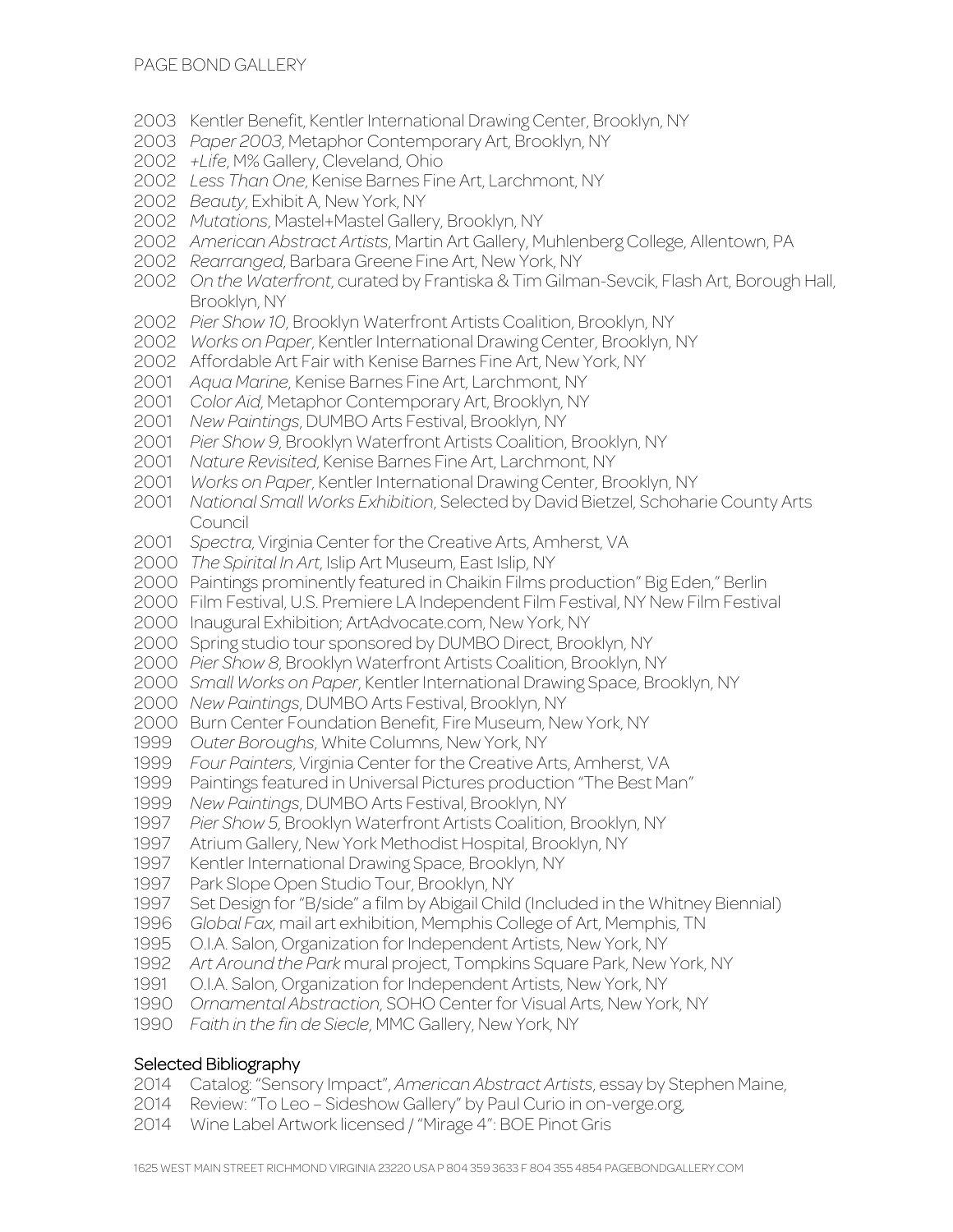- 2013 Review and reproduction of "Hanami" : Süddeutsche Zeitung "Rechteck in Ruhpolding" Julian Jackson at Galerie Kaysser, September
- 2013 "Homo Faber's Favorite Shape", by Rudiger Heise, Julian Jackson at Galerie Kaysser Sept,
- 2013 Catalog*: American Abstract Artists' 75th Anniversary Print Portfolio*, essay by Robert Storr
- 2013 "A Sense of Place" Professional Artist Magazine, April-May, interview with Brenda Zapitell
- 2012 "Julian Jackson, Crossing at Kathryn Markel, review, Steven Alexander Journal, June
- 2012 Review: "Color; Field and Form Part 1" by Joanne Mattera, Joanne Mattera Art Blog 2012 Catalog, BOUNDARY HUNTERS, Alfred University, texts by Sharron McConnell and Eric **Sutphin**
- 2011 AURA, review, Richmond Arts Review, Richmond Virginia, October
- 2011 Catalogue; SPLENDOR OF DYNAMIC STRUCTURE, Herbert F. Johnson Museum, essay by Nancy E. Green
- 2011 Review: "Julian Jackson: Afterglow", by Eva Tolpa, Santa Fean Magazine, Aug/Sept.
- 2011 Review: "Color, Structure, Motion", by Kate McGraw, Venue Santa Fe North, Sept. 2011
- 2011 Review: "Julian Jackson: Afterglow", by Paul Lehman, Albequerque IQ, Sept.
- 2009 "Kathryn Markel Fine Arts Announces Third Solo Show for Julian Jackson", Art Daily, December 6.
- 2009 "Julian Jackson Will 'O the Wisp at Kathryn Markel Fine Arts" video interview, James Kalm Report on YouTube
- 2009 "Julian Jackson at Kathryn Markel," Steven Alexander Journal, review
- 2009 Color Exchange: Berlin NY catalogue essay by Professor Mathias Bleyl published by Galerie Parterre, Berlin, Germany
- 2009 Color Exchange: Berlin NY, panel discussion, artistt's talk, Metaphor Contemporary Art, Brooklyn, NY
- 2009 Profile: Art in Brooklyn.com , Febuary
- 2008 "Truth as One and Many," by Michael P. Lynch, Oxford University Press, Cover artwork
- 2008 Paintings featured prominently in the film Nanny Diaries
- 2007 "Light Is the Subject" text by Lilly Wei, brochure for *Julian Jackson; The Elements* at Kathryn Markel Fine Art, September
- 2007 Artist2Artist; Julian Jackson/ReneLynch, interview with Leah Oates, NYARTS Magazine, Vol. 12, No. 9/10
- 2005 Review: Optical Simulations, Yellow Bird Art Space, Newburgh, NY NYArts Magazine **October**
- 2005 Review: Optical Simulations, Yellow Bird Art Space, Newburgh, NY Chronogram **October**
- 2005 Feature interview: www.abartonline.com, April, 2005 interview conducted by Joe Walentini
- 2004 "Nature Abstracted," The New York Sun, December 9 by Maureen Mullarkey
- 2004 "Balancing Act," The New York Times, February 20 by Ken Johnson
- 2003 "New York Abstracts Energetic with Color," front page photo & review, Philadelphia Inquirer, by Miriam Seidel, December 12.
- 2003 "Kunst und Kunstlers International" MittelBayerische Zeitung, article with photo, July 16 by Harald Raab
- 2002 "Abstract Dilemmas" American Abstract Artists, Martin Art Gallery, Muhlenberg College, Allentown PA, with catalogue
- 2002 "Blurring the Lines," by Kelly Crow, interview and photograph, The New York Times, April 24
- 2002 "Forget Soho, Now it's Dumbo," by Blake Gopnik, interview and photo, The Washington Post, Sept 4, pgs. C1 and C4
- 2001 "Color Aid at Metaphor," review for New York Arts, December, by Joseph Karoly
- 2000 "Spiritual in Art," review, New York Times, Nov.5, by Helen Harrison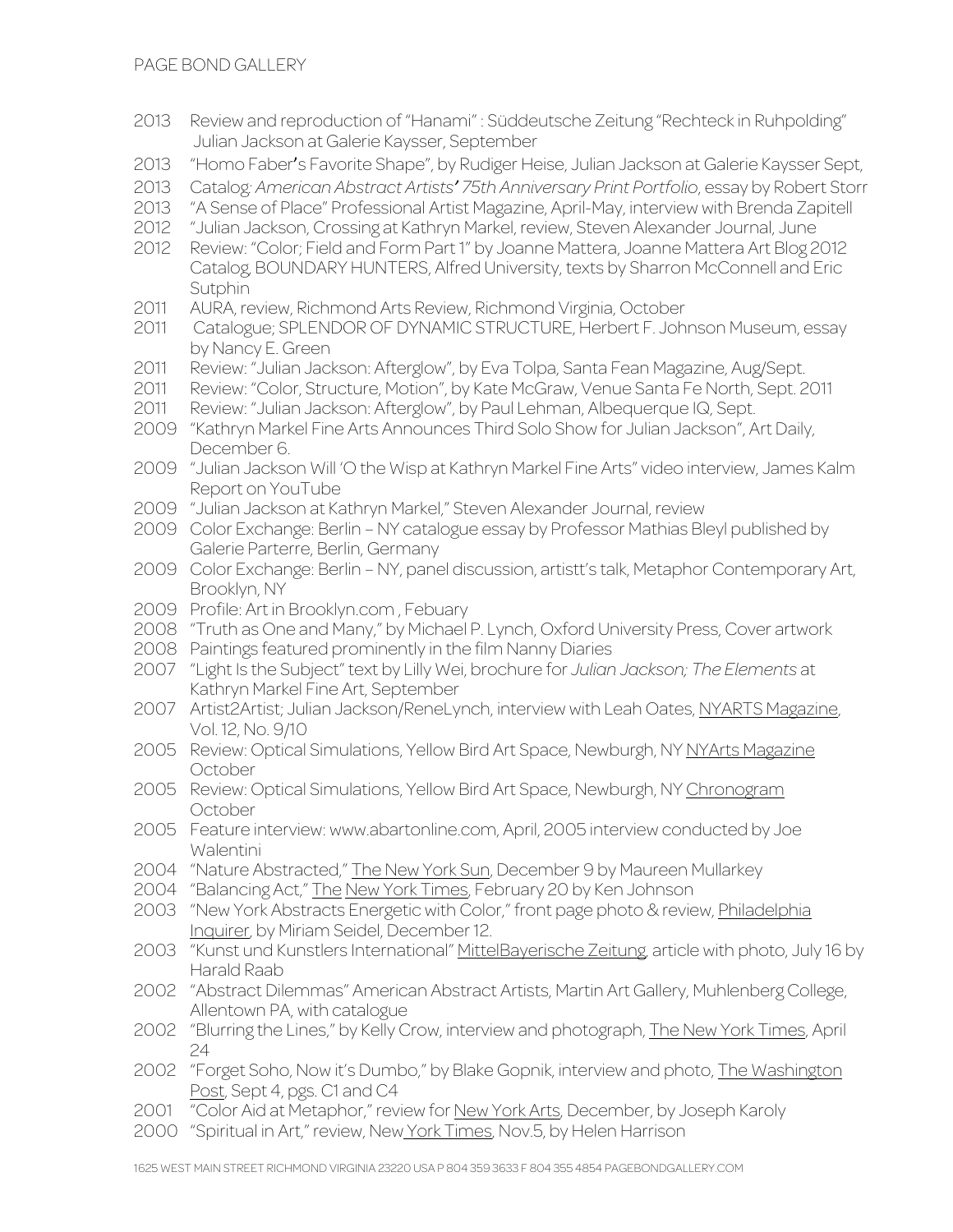2000 "Virginia Artists in New York," by Morris Yarowsky, Arts in Virginia, Volume 23

## Selected Collections

450 K Street, Washington, DC Cantor, Fitzgerald Inc., New York, NY Capital One, Richmond, VA Citibank, New York, NY City Center, Las Vegas, NV Dana Farber Cancer Center, Boston, MA Essex House, Marriott Hotel, New York, NY HBSC Bank Hilton Hotels, Washington, DC John Hancock/Manulife, Boston, MA KPMG International Maruca Designs, INC., Boulder, CO McLean Hilton Hotel, McLean, VA The Metropolitan Museum of Art, New York, NY The Museum of Modern Art, New York, NY The New York Public Library, New York, NY Nordstrom, Seattle, WA The Phillips Collection, Washington, DC Ritz Carlton Hotels, Palm Springs, CA The Sagamore Hotel, Miami, FL The City of Salzburg, Austria Shangri-la Hotel, Shanghai, China Steve Markel The Sundance Corporation, New York, NY Swiss Re Capital Bank, New York, NY US Embassy, Ulaanbaatar, Mongolia US Embassy, Bogota, Columbia Volksbank Rems, Waiblingen, Germany White and Case LLC Wildchild Studios, New York, NY Winston & Strawn LLP

#### Fellowships and Awards

2013 Appointed to the Artist Advisory Board, BRIC arts/media, Brooklyn, NY 2012 Artist honoree; Annual BRIC Gala, Brooklyn, NY Visiting Artist; Oberfalzer Kunstlerhaus, Schwandorf, Germany Printmaking Grant Award, Silicon Gallery Fine Art Printmakers, Philadelphia, PA Visiting Artist; Oberfalzer Kunstlerhaus, Schwandorf, Germany Fellowship; Soaring Gardens Artist Retreat, Wyalusing, PA Fellowship; Virginia Center for the Creative Arts, Amherst, VA Fellowship; Soaring Gardens Artists Retreat, Wyalusing, PA Fellowship; Millay Colony, Austerlitz, NY Awarded Membership; American Abstract Artists (Secretary) Fellowship; Virginia Center for the Creative Arts, Amherst, VA Fellowship; MacDowell Colony, Peterborough, NH Fellowship; Virginia Center for the Creative Arts, Amherst, VA Fellowship; Virginia Center for the Creative Arts, Amherst, VA

1990 Fellowship; Pallenville Interarts, Pallenville, NY